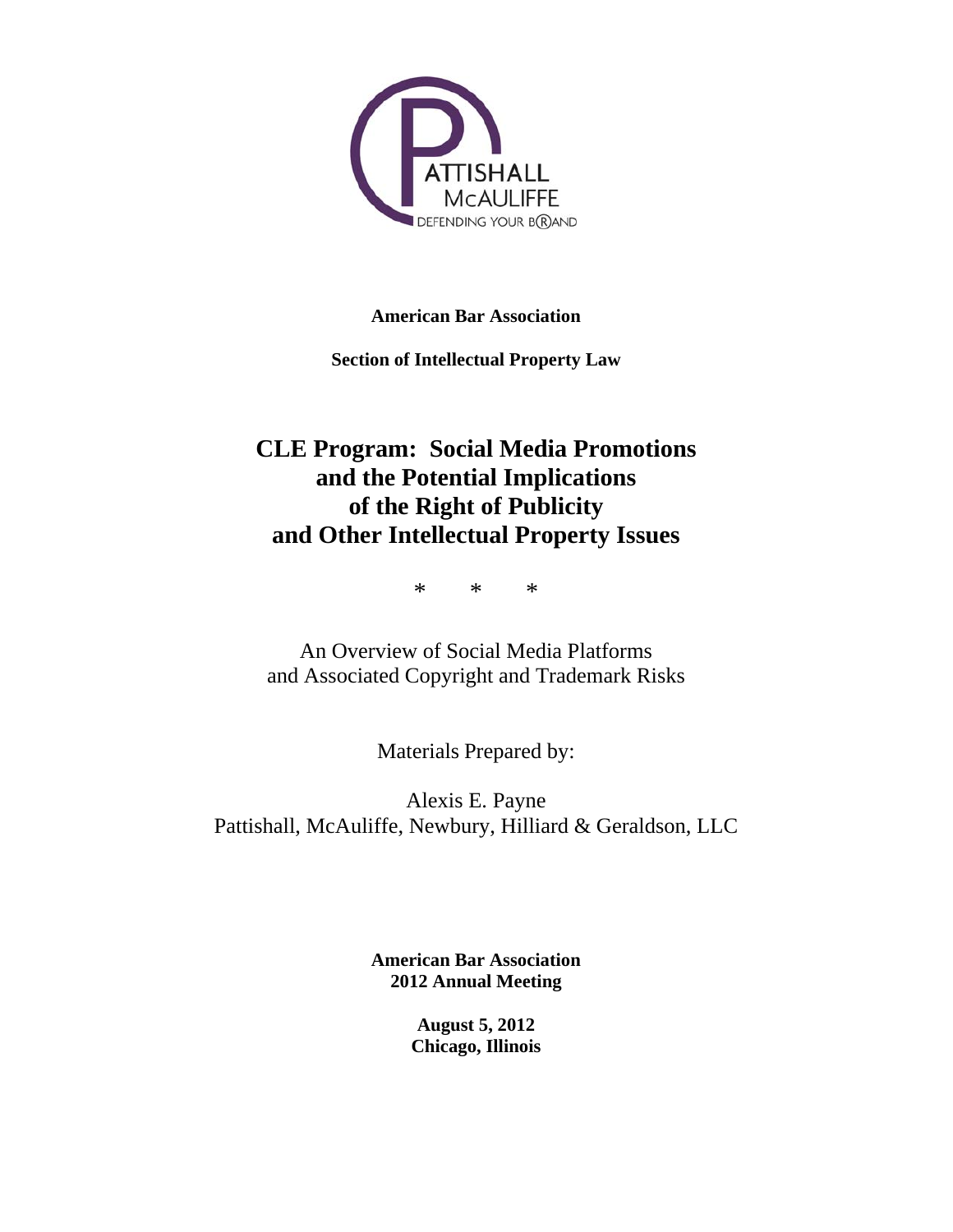## **The FTC Guides Concerning the Use of Endorsements and Testimonials in Advertising**

#### **I. Overview of the Guides**

The Federal Trade Commission (FTC) is the main federal agency enforcing consumer protection laws. On December 1, 2009, the FTC adopted its Guides Concerning the Use of Endorsements and Testimonials in Advertising ("Guides").<sup>1</sup> The Guides represent administrative interpretations concerning the use of endorsements and testimonials in advertising. They are advisory in nature and are intended to give guidance to the public in conducting its affairs in conformity with Section 5 of the FTC Act, which prohibits "unfair or deceptive acts or practices."<sup>2</sup>

The Guides updated earlier FTC advertising guidelines with particular attention to the use of endorsements and testimonials on blogs and on new media platforms. In part, FTC clarified its position that advertisers, their agencies, and bloggers must disclose when they have marketing arrangements or other material connections when providing reviews or endorsements on blogs and social networks. When there exists a connection between the advertiser and endorser of the advertised product that might materially affect the weight or credibility of the endorsement (i.e., the connection is not reasonably expected by the audience), such connection must be fully disclosed. This disclosure requirement extends to affiliate marketers who are compensated for advertising and providing reviews of an advertiser's products or services. Furthermore, the Guides clearly state that both advertisers and affiliate marketers may be liable for false or unsubstantiated claims made in an endorsement or for failure to disclose material connections between the advertiser and marketer when the connection is not reasonably expected by the audience.

The Guides also provide that celebrity endorsements and testimonials do not require disclosure of the fact that the celebrity is being paid if the connection between the celebrity and the celebrity is reasonably obvious to consumers. However, if the endorsement is made in a context where this connection may not be reasonably assumed, such as on a talk show, the fact that the celebrity is a paid spokesperson must be disclosed.

In addition to the FTC authority, a failure to disclose a material connection between the advertiser and endorser could trigger other causes of action, such as false advertising actions by State Attorneys General or private lawsuits (by competitors or consumers). The failure to disclose a material connection could be found to violate the false advertising provision of the Lanham Act, as well as states' consumer protection and/or deceptive business practices laws.

### **II. FTC Enforcement of The Guides**

#### **A. Ann Taylor**

 $1$  16 C.F.R. Part 255.

<sup>&</sup>lt;sup>2</sup> Section 5 of the FTC Act, 15 U.S.C. § 45. The penalty range for a violation of this provision is \$11,000 - \$16,000.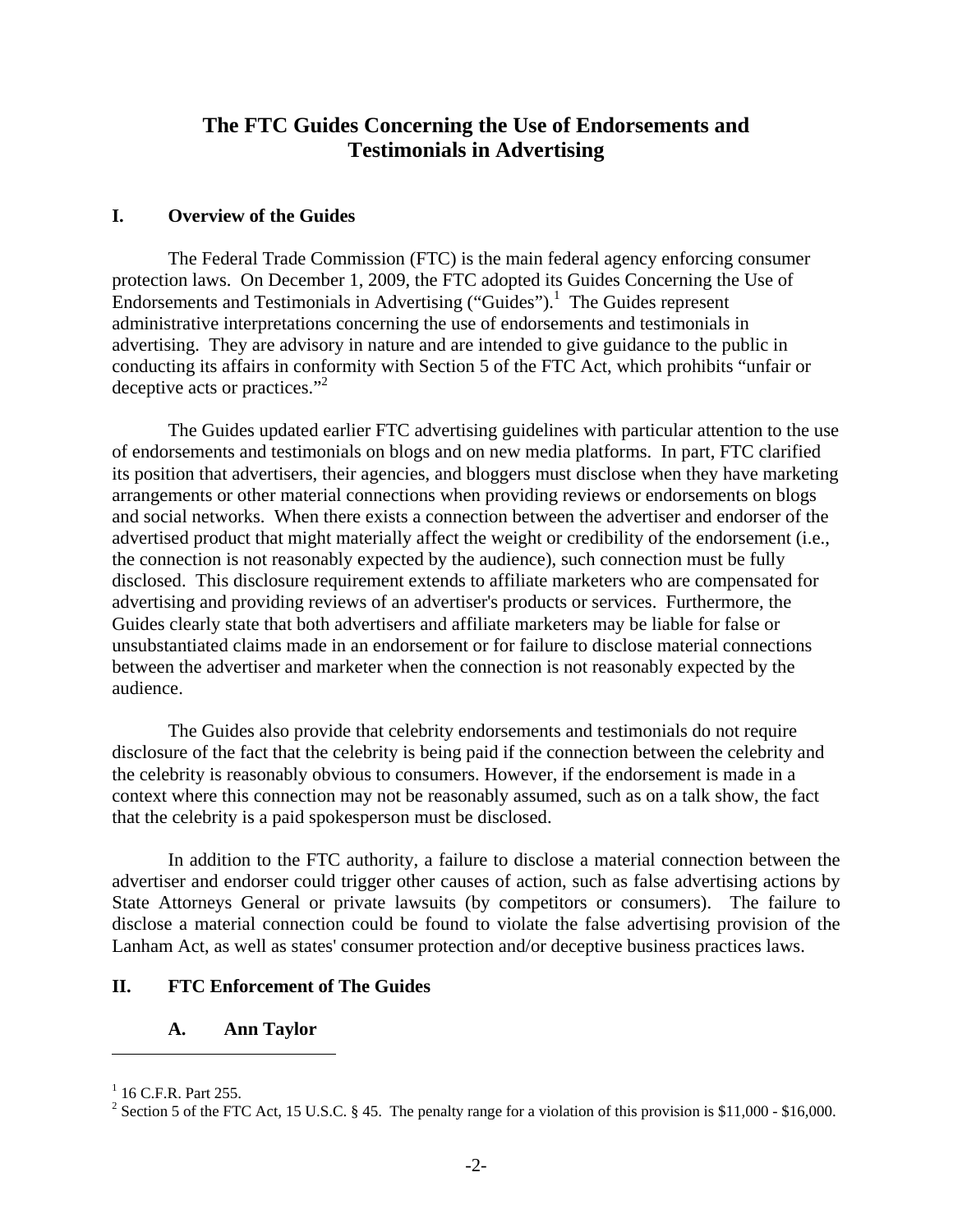The FTC's first public investigation since the Guides went into effect in 2009 involved women's apparel retailer Ann Taylor LOFT and "compensated bloggers."<sup>3</sup> LOFT held a fashion show to promote its 2010 collection and encouraged attendees to blog about the show by offering them an opportunity to win a ten dollar gift card. Ann Taylor posted signs directing the potential bloggers to disclose the gift card incentive, but some of the bloggers failed to make the disclosure. The FTC investigated but ultimately decided not to pursue an enforcement action, citing mitigating factors such as the one-time only nature of the show, the nominal number of bloggers and the even smaller number of bloggers who failed to disclose the gift card incentive. The FTC also noted Ann Taylor's subsequent adoption of a formal policy providing that Ann Taylor would not give gift incentives to any blogger without first requiring the blogger to disclose the gift incentive in the blog. The leniency the FTC showed in that case may be attributable to the fact that the Guides had just been adopted and it was the FTC's first investigation under the Guides.

### **B. Reverb Communications**

The FTC's second public investigation resulted in an enforcement proceeding finding that Reverb Communications, a public relations agency, was liable for failing to sufficiently disclose its material connection to a client while promoting the client's gaming software with favorable public reviews on the iTunes store.<sup>4</sup> The FTC determined that the reviews created the false impression that they originated from ordinary users of the software rather than compensated parties working on the behalf of the software developer. The FTC considered this undisclosed relationship to be material to consumers' purchasing decisions. Accordingly, the FTC required Reverb to take reasonable steps to remove the endorsements and barred Reverb from publishing reviews of any product where a material connection exists unless the connection is "clearly and prominently" disclosed. The settlement did not call for Reverb to pay any monetary penalties.

In the Reverb case, the FTC also discussed the standard for "clear and prominent" disclosure with reference to various media. In text communications, the disclosure must be "sufficiently noticeable" for an "ordinary consumer" to read and comprehend. The same standard applies to disclosures in video advertisements with the additional requirement that disclosures appear for a sufficient time on screen. For audio communications, the disclosure must be of sufficient volume and cadence for an ordinary consumer to hear and understand. Similarly, disclosures in interactive media advertisements, such as Internet and software, must be "unavoidable" and consistent with the requirements for text, audio and video disclosures.

## **C. Legacy Learning**

In the FTC's next action against Legacy Learning Systems, Inc., the FTC elaborated on an advertiser's obligation to monitor endorsers.<sup>5</sup> In that case, the advertiser, Legacy, solicited online endorsements by "Review Ad Affiliates," who would receive commissions on each

<sup>3</sup> *Ann Taylor Stores Corp.*, FTC File No. 102-3147.

<sup>&</sup>lt;sup>4</sup> *Reverb Communications, Inc.*, FTC Docket No. C-4310.<br><sup>5</sup> Legacy Learning Systems Inc., FTC File No. 1023055.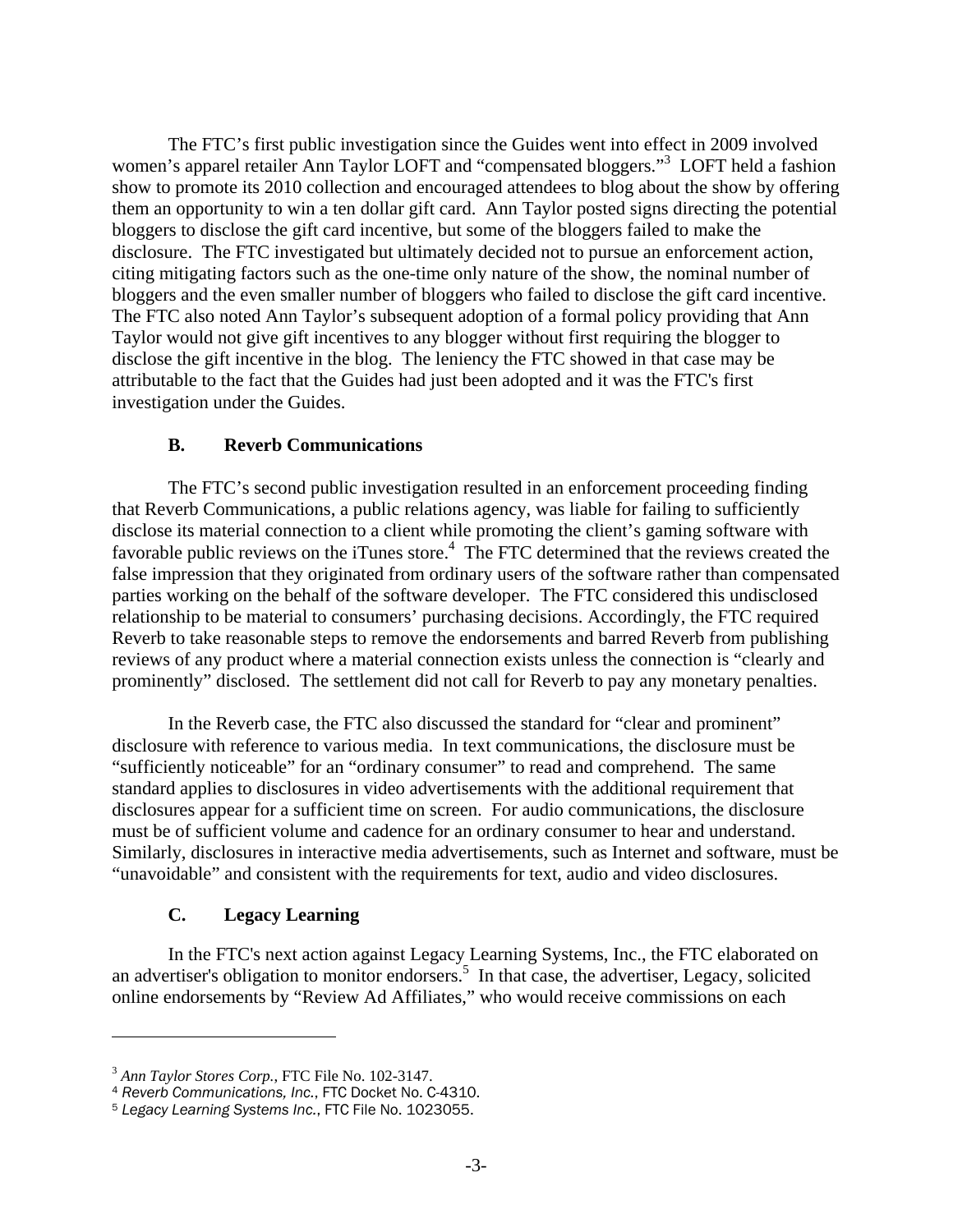product sale resulting from one of their referrals. Although Legacy required the affiliates to sign a contract pledging their compliance with the Guides, the FTC nevertheless found that it failed to implement a reasonable monitoring program to ensure the affiliates clearly disclosed their relationship to Legacy. According to the FTC, many affiliates provided inconspicuous disclosures or no disclosures at all. The FTC found that the reviews were false and misleading and that the failure to disclose was a deceptive practice. Legacy agreed to a consent order including a \$250,000 civil penalty, requirements for clear and prominent disclosures and a 20 year monitoring program with monthly reporting requirements.

#### **D. Hyundai Motor America**

In late 2011, the FTC closed an investigation of Hyundai, whose marketing agency gave bloggers gift certificates as an incentive to "include links to Hyundai videos in their posts and/or to comment on . . . forthcoming Super Bowl ads."<sup>6</sup> The FTC cited several reasons for closing the case. First, it appears that Hyundai did not know in advance about the use of the incentives. Second, a relatively small number of bloggers received the gift certificates, and some of them did, in fact, disclose this information. In addition, the FTC determined that the actions at issue were taken not by Hyundai employees, but by an individual who was working for a media firm hired to conduct the blogging campaign. Although advertisers are legally responsible for the actions of those working directly or indirectly for them, the FTC explained that the actions at issue were contrary both to Hyundai's established social media policy, which calls for bloggers to disclose their receipt of compensation, and to the policies of the media firm in question. Moreover, upon learning of the misconduct, the media firm promptly took action to address it.

In a follow up explanation of its decision, the FTC recommended the following for complying with the Guides: "Mandate a policy that complies with the law. Make sure your people know about it. And monitor what they're doing."

## **E. Russell Dalbey and Marsha Kellogg**

The FTC and the Colorado Attorney General charged Russell Dalbey, the CEO and founder of the company behind the "wealth-building" program "Winning in the Cash Flow Business," with defrauding consumers with phony claims that they could make large amounts of money quickly and easily by finding, brokering, and earning commissions on seller-financed promissory notes.<sup>7</sup> Millions of consumers nationwide saw infomercials for the "Winning in the Cash Flow Business" program, which were hosted by TV personality Gary Collins. The program supposedly teaches consumers how to find, broker, and earn commissions on seller-financed promissory notes – privately held mortgages or notes that are often secured by the home or land that is the subject of the loan.

<sup>6</sup> *Hyundai Motor America*, FTC File No. 112-3110.

<sup>7</sup> *Federal Trade Commission and State of Colorado, ex rel. John W. Suthers, Attorney General, Plaintiffs v. Russell T. Dalbey; DEI, LLLP; Dalbey Education Institute, LLC; IPME, LLLP; Catherine L. Dalbey and Marsha Kellogg, Defendants* No. 11-CV-1396-RBJ-KLM (D. CO. Oct. 11, 2011).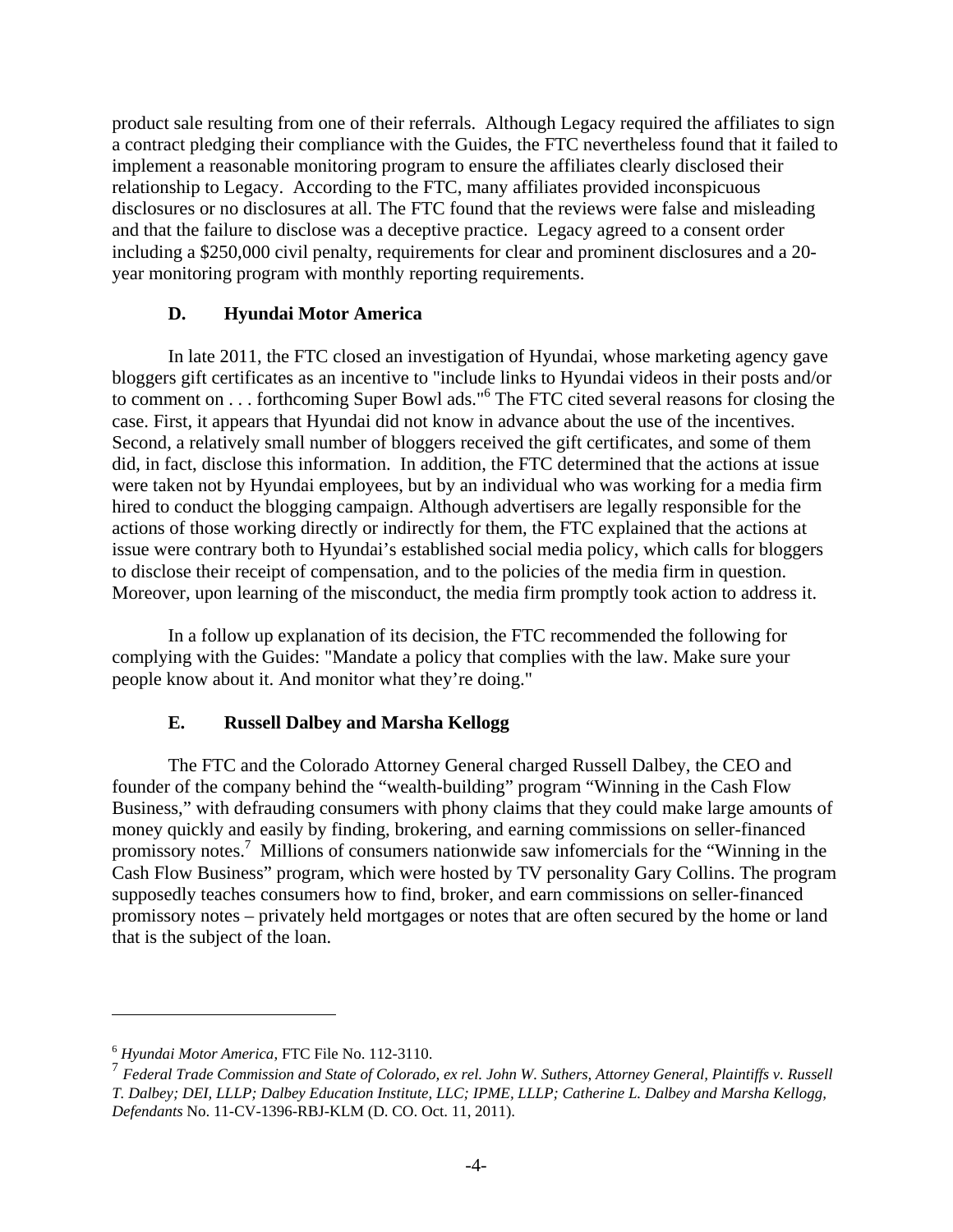Them marketing of the program included "testimonials" from consumers who claimed to have made "\$1.2 million in 30 days," "\$79,000 in a few hours," and "\$262,216 part time," for example. Such claims were far from the typical consumer experience. The complaint charges that Dalbey and the other defendants violated the FTC Act and Colorado law by making false and unsubstantiated claims that consumers are likely to quickly and easily find, list, and broker promissory notes and earn substantial amounts of money; and that defendants' additional products and services, such as coaching programs, workshops, seminars, note holder leads, and other resources, will meaningfully increase the likelihood that consumers will succeed in the note business.

In addition, the complaint alleges that consumer testimonials in the defendants' advertising are inaccurate and do not reflect the results that customers are likely to achieve if they buy the program. For example, some testimonialists stated earnings claims that were total earnings figures accumulated over several years, rather than in one year.

The FTC and Colorado Attorney General also charged Marsha Kellogg, one of the consumers who provided a testimonial in an infomercial, with falsely claiming that she earned \$79,975.01 from one promissory note transaction using Dalbey's program, and that her total earnings were more than \$134,000. The complaint alleges that Kellogg made this statement even though she earned \$50,000 less than what she claimed. Kellogg agreed to an order settling the FTC charges, which is the first time the FTC charged a consumer with making misrepresentations in a product or service testimonial. It prohibits Kellogg from making several types of misrepresentations in the future.

In October 2011, the court entered a stipulated order for preliminary injunction that prohibits Russell Dalbey from making certain claims the plaintiffs allege are misleading. The FTC and the Colorado Attorney General filed their complaint in court on May 26, 2011. As of this time, there has been no final Court decision.

#### F. **Acai Marketers**

The FTC has brought over ten cases against online marketers of acai berry products who engaged in deceptive practices by operating "fake news" sites directly and through affiliate marketers to promote acai berry products. For example, in its case brought against IMM Interactive, Inc.<sup>8</sup> the FTC alleged that one set of defendants posted what looked like objective investigative reports on websites designed to appear as legitimate news websites. The FTC made similar charges against Coulomb Media, Inc., but also alleged that the defendants in that case maintained websites purporting to be independent consumers' blogs reporting their experience using the acai products. In both cases, the FTC alleged that the defendants and their affiliate marketers made false and deceptive claims regarding weight loss benefits resulting from the use of their products, when the defendants did not possess any substantiation for the claims. In the *Coulomb* case, the FTC also charged that the defendants failed to disclose in a clear and conspicuous manner that the blogs were not objective evaluations of the products.

<sup>8</sup> *IMM Interactive, Inc*., FTC File No. 102-3232.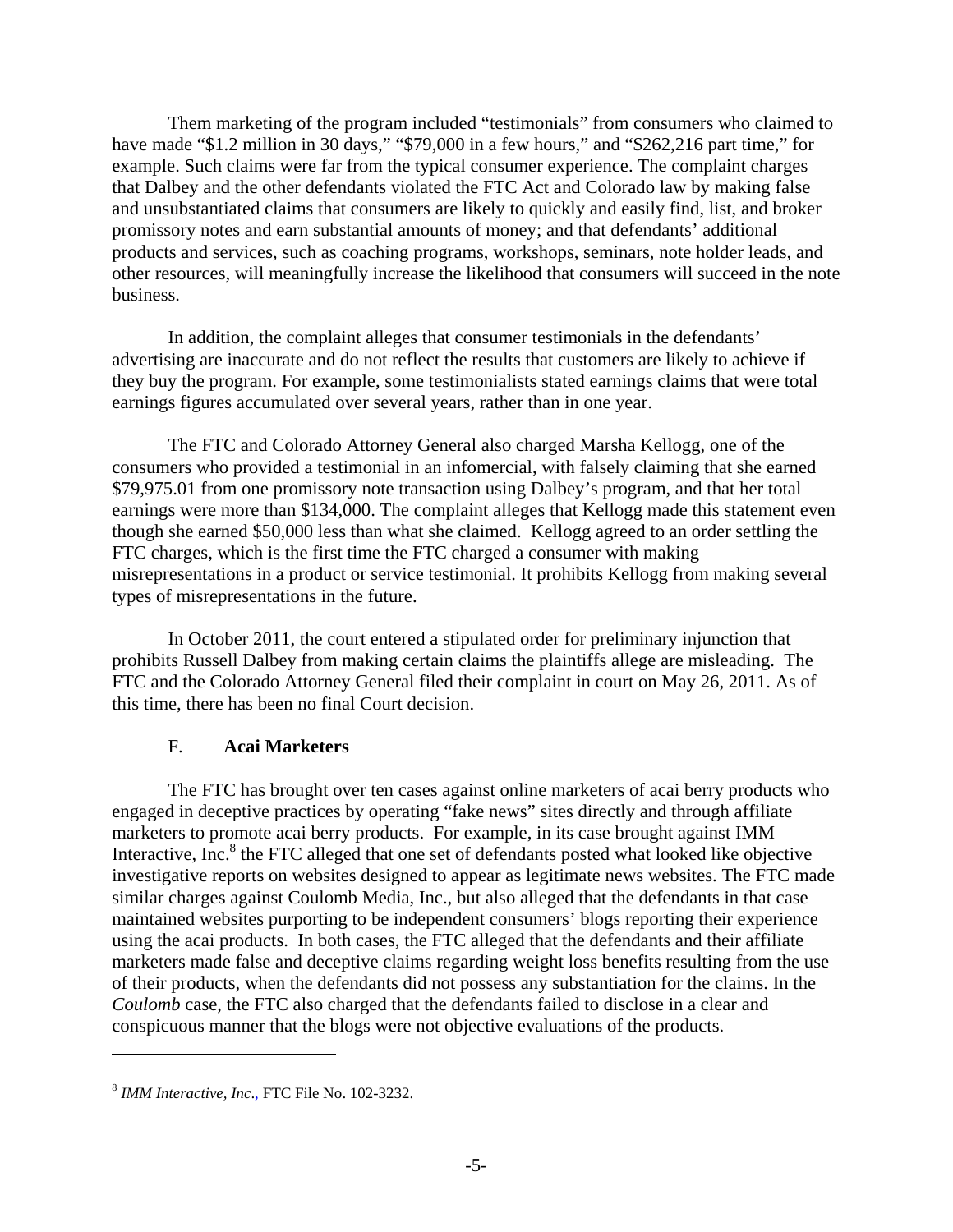The settlement terms in these and the other acai marketing cases include, among other things, significant monetary payments, agreements not to engage in deceptive acts, required monitoring of affiliate marketers, and reporting requirements to the FTC.

## **III. Recommended Best Practices**

1

As the cases brought by the FTC demonstrate, the Guides apply to both the advertiser and affiliate marketers.<sup>9</sup> Moreover, recent cases show that an advertiser must monitor its affiliate marketers to ensure they are clearly disclosing their relationship with the advertiser.

To protect against potential liability under the Guides and other consumer protection laws, advertisers should consider taking the following measures, which comport with the terms the FTC required in the cases it has brought under the Guides:

- 1. Establish an affiliate marketing agreement that clearly identifies how affiliate marketers must disclose their relationship to the advertiser.
- 2. Implement procedures to enforce the terms of the advertiser's affiliate marketing agreement and regularly and routinely monitor the affiliate marketers' ads and the traffic being generated by those ads.
	- a. At a minimum, advertisers should monitor its top grossing affiliate marketers' web sites on a monthly basis at times not disclosed in advance and in a manner reasonably calculated not to disclose the source of the monitoring activity at the time it is conducted.
	- b. For the remainder of an advertiser's affiliate marketers, the advertiser should monitor and review a random sample of their web sites on at least a monthly basis at times not disclosed in advance to the affiliate marketers and in a manner reasonably calculated not to disclose the source of the monitoring activity at the time it is being conducted.
- 3. Consider providing a pre-drafted or pre-approved disclaimer for affiliate marketers' use that complies with the FTC Guides that covers various media platforms, including Facebook, Twitter, etc., taking into account space limitation.
- 4. Strictly enforce compliance and monitoring programs and do not process orders generated from non-compliant affiliate marketers who have:
	- a. Misrepresented, in any manner, the status of such affiliate marketer, including, but not limited to, the misrepresentation that such affiliate marketer is an independent user or ordinary consumer; or

<sup>&</sup>lt;sup>9</sup> To date, the FTC has not brought any formal complaints against celebrity spokespeople for violations of the Guides.